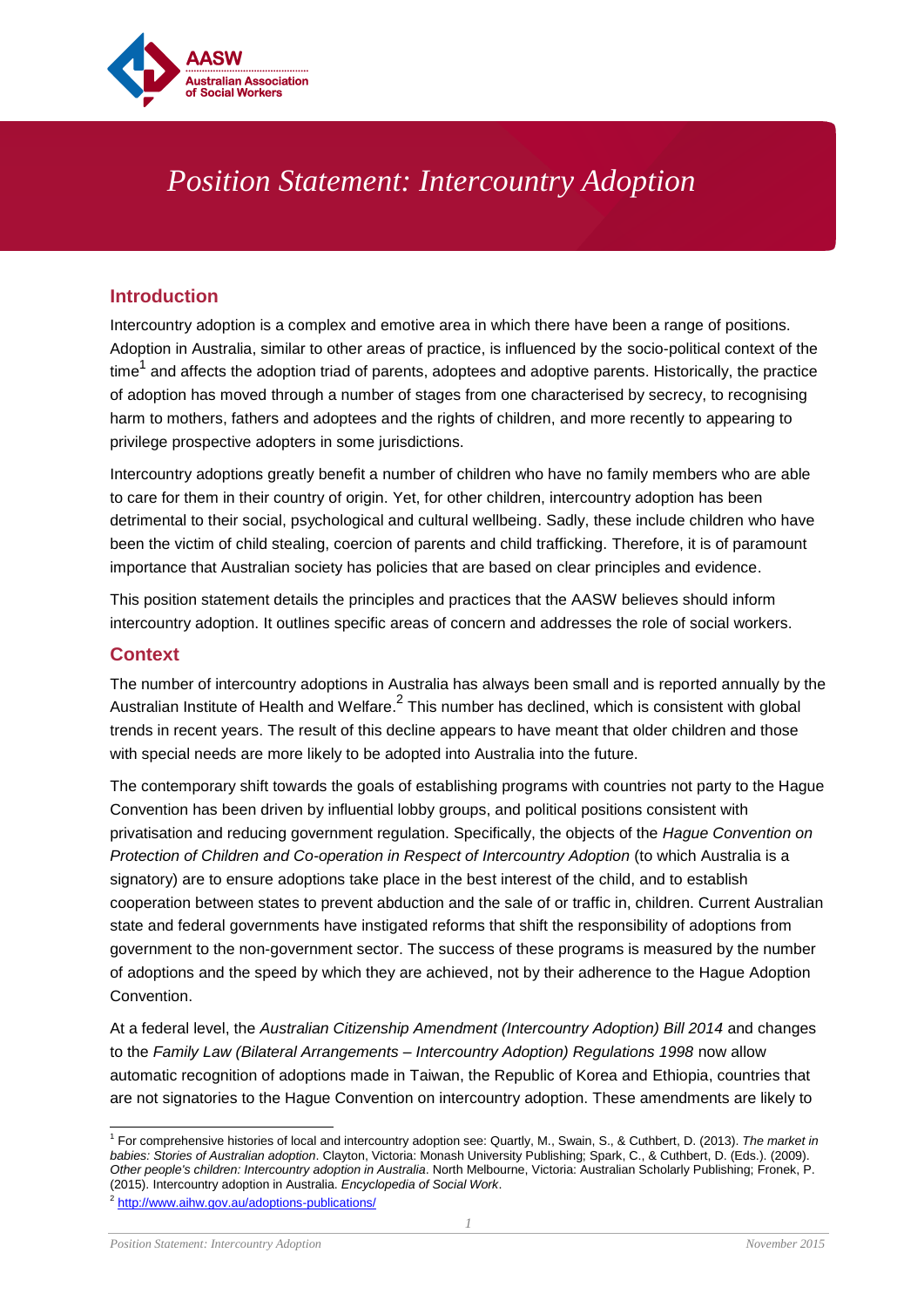be used to facilitate adoptions with new countries including the United States where adoption is operated by the private sector. Unfortunately, wide consultation was not sought in relation to these changes and both amendments are criticised by a range of stakeholders and organisations such as UNICEF and International Social Services (ISS).<sup>3</sup> Contemporary intercountry adoption processes are frequently practised in a politicised environment in which the core values and principles of the Hague Convention and those of the social work profession are often challenged.

## **Specific areas of concern**

- In many cases involving intercountry adoption of older children, it is unclear how consent has been achieved consistent with article 4 of the Hague Convention. As a result this can affect the potential legitimacy of the adoption, raising legal as well as moral questions.
- In overseas situations where children cannot live with their parents or extended families and communities, strategies that maintain positive connections to family, community and culture are important. Adults who were adopted as children, even when their experience has been positive, have reported challenges related to family searching, family reunion and forming relationships with them, identity, culture and feelings of belonging and difference. This can be difficult to resolve when searching and reuniting is an overseas and cross-cultural experience. Accordingly, this is an area where much greater support is required.
- Adoptees often report to counselling and advocacy agencies feeling excluded from policy development and practices when these policies and practices are deemed to be in their best interests. Intercountry adoptees have identified the need for services geared towards their needs.
- Birth parents and families of adoptees have raised concerns of being marginalised and having little voice in the adoption processes.
- Prospective parents frequently come to overseas adoption due to infertility and are shifting their experience from a fertility system to a child-centred system. This can be a difficult transition due to the circulation of inaccurate information by lobbyists for overseas adoption in Australia. It is well reported that prospective parents are anxious to raise children and frequently face their own issues of grief and loss.<sup>4</sup> Education, information, empathy, support and/or counselling are important for prospective parents for whom there is often no certainty.

## **Principles informing intercountry adoption**

The AASW acknowledges, in line with the United Nations Convention on the Rights of the Child, that 'the child, for the full and harmonious development of his or her personality, should grow up in a family environment, in an atmosphere of happiness, love and understanding.'<sup>5</sup> For most children this is the family into which they were born.

If intercountry adoption is proposed it is the position of the AASW that the following principles should apply:

- 1. The best interest of the child is of paramount importance.
- 2. No parent should be coerced to give up their child for adoption, either directly or indirectly due to poverty or other external factors.

<sup>-&</sup>lt;br>3

[http://www.aph.gov.au/Parliamentary\\_Business/Committees/Senate/Legal\\_and\\_Constitutional\\_Affairs/Intercountry\\_Adoption\\_Bill/](http://www.aph.gov.au/Parliamentary_Business/Committees/Senate/Legal_and_Constitutional_Affairs/Intercountry_Adoption_Bill/Submissions) **[Submissions](http://www.aph.gov.au/Parliamentary_Business/Committees/Senate/Legal_and_Constitutional_Affairs/Intercountry_Adoption_Bill/Submissions)** 

<sup>4</sup> Goldberg, A. E. (2010). The transition to adoptive parenthood. In T. W. Miller (Ed.), *Handbook of stressful transitions across the lifespan* (pp. 165-184). Springer New York.

<sup>&</sup>lt;sup>5</sup> Convention on the rights of the Child. Preamble. Available at<http://www.ohchr.org/en/professionalinterest/pages/crc.aspx>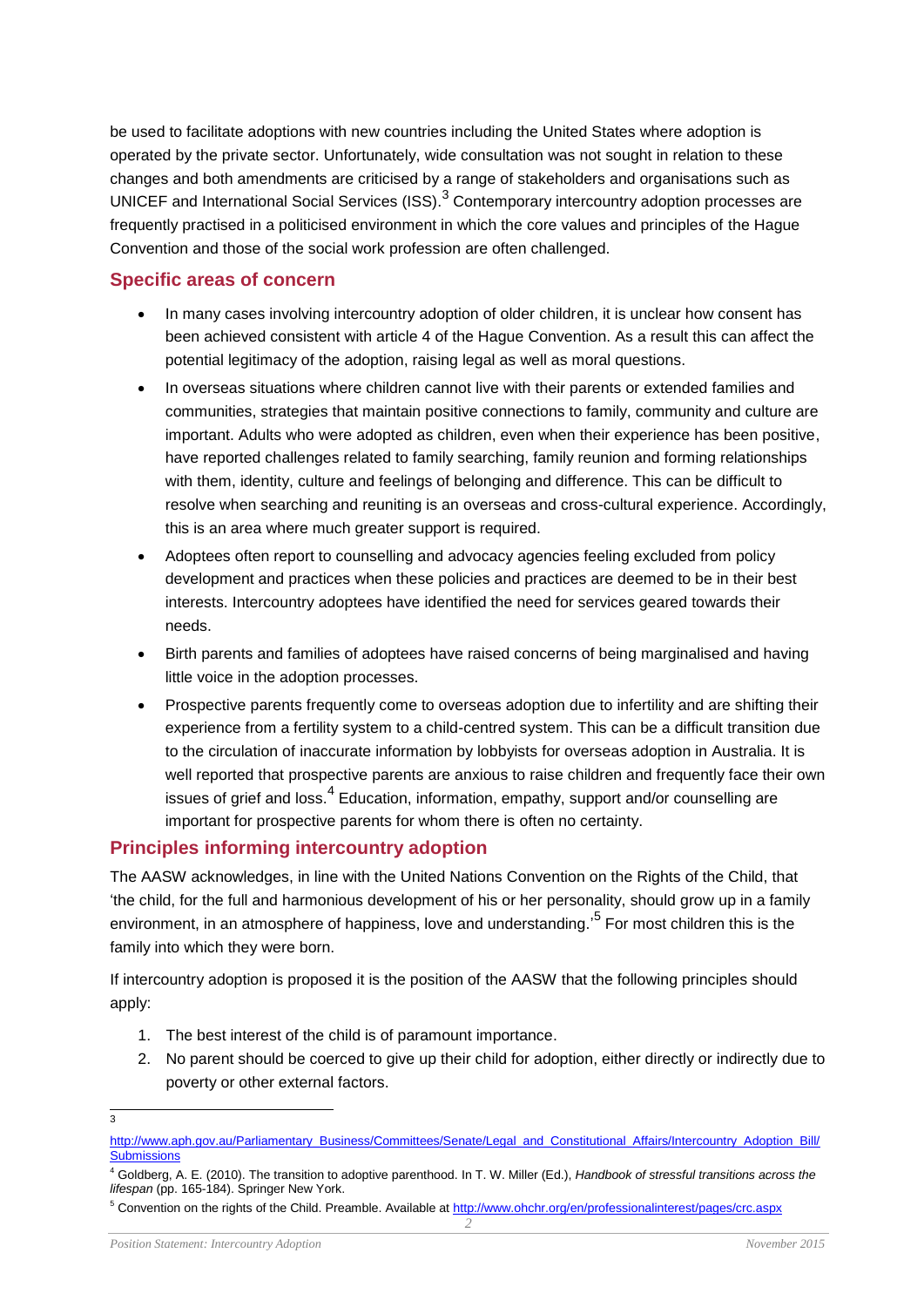- 3. Older children should give clear consent free from coercion that is not coerced before they are adopted.
- 4. Intercountry adoption should not be allowed from countries that cannot provide transparency for the three principles above.
- 5. Intercountry adoption should only take place with countries that are signatories to the Hague Convention.

#### **Intercountry adoption and social work**

Professional social workers are involved in adoption practice at many levels and in a range of roles, from direct practice to policy development. In this complex field it is essential to involve knowledgeable, welltrained, accredited and supported professionals across this range, such as social workers. Regardless of role, and in line with the profession's values and principles, social workers engaged in this challenging area of practice will focus on the micro and macro perspectives of adoption and are educated to apply a critical approach to practice and policy. In addition social workers are driven by the understanding that focusing solely on particular aspects of practice is insufficient to deal with the complexities of a rapidly changing contemporary phenomenon such as adoption.

Viewed most broadly, adoption is a transfer of a child from their birth family to the care of another. This transfer of care incorporates the full legal rights and obligations of parenting and family membership. From the social work perspective, adoption is only acceptable when adoption is in the best interest of the child and all avenues to enable the child to stay with their birth family have been exhausted. Implicit in this understanding of adoption is the expectation that a child should only be considered for adoption if a thorough psycho-social assessment has been completed that indicates that a child is permanently unable to live with their birth family. Similarly, prospective adoptive parents should be thoroughly assessed to ensure their ability to take on the demanding role of parent. Intercountry adoptions provide additional complications because of the difficulty of ensuring that children are indeed available for adoption and all efforts have been made to enable the child to remain with their birth family. It was for this reason that the Hague Convention was concluded. It is for this reason that the AASW supports adoption of children only from countries that are also signatories of the Hague Convention.

#### **Overview of the AASW's position**

In line with the guiding principles and specific areas of concern it is the position of the AASW that:

- The *Hague Convention on Protection of Children and Co-operation in Respect of Intercountry Adoption* should form the basis for intercountry adoptions to Australia. By doing so Australia would comply with the minimum standards set down in the United Nations' 1989 *Convention on the Rights of the Child<sup>6</sup>* and the *Universal Declaration of Human Rights<sup>7</sup> .*
- In keeping with the Hague Convention, the AASW believes the Australian Government should be encouraged to develop policy that favours the needs, rights and culture of children. In particular, governments need to remain cognisant of past practices for which Australian governments have apologised<sup>8,9,10</sup>and enshrine in policy and legislation that adoption should be free of all forms of coercion.

<sup>&</sup>lt;sup>6</sup> <http://www.ohchr.org/en/professionalinterest/pages/crc.aspx>

<sup>7</sup> <http://www.un.org/en/documents/udhr/>

<sup>8</sup> <http://www.ag.gov.au/About/ForcedAdoptionsApology/Pages/default.aspx>

<sup>&</sup>lt;sup>9</sup> <http://www.australia.gov.au/about-australia/our-country/our-people/apology-to-australias-indigenous-peoples>

<sup>10</sup> [https://www.dss.gov.au/our-responsibilities/families-and-children/programs-services/apology-to-the-forgotten-australians-and](https://www.dss.gov.au/our-responsibilities/families-and-children/programs-services/apology-to-the-forgotten-australians-and-former-child-migrants)[former-child-migrants](https://www.dss.gov.au/our-responsibilities/families-and-children/programs-services/apology-to-the-forgotten-australians-and-former-child-migrants)